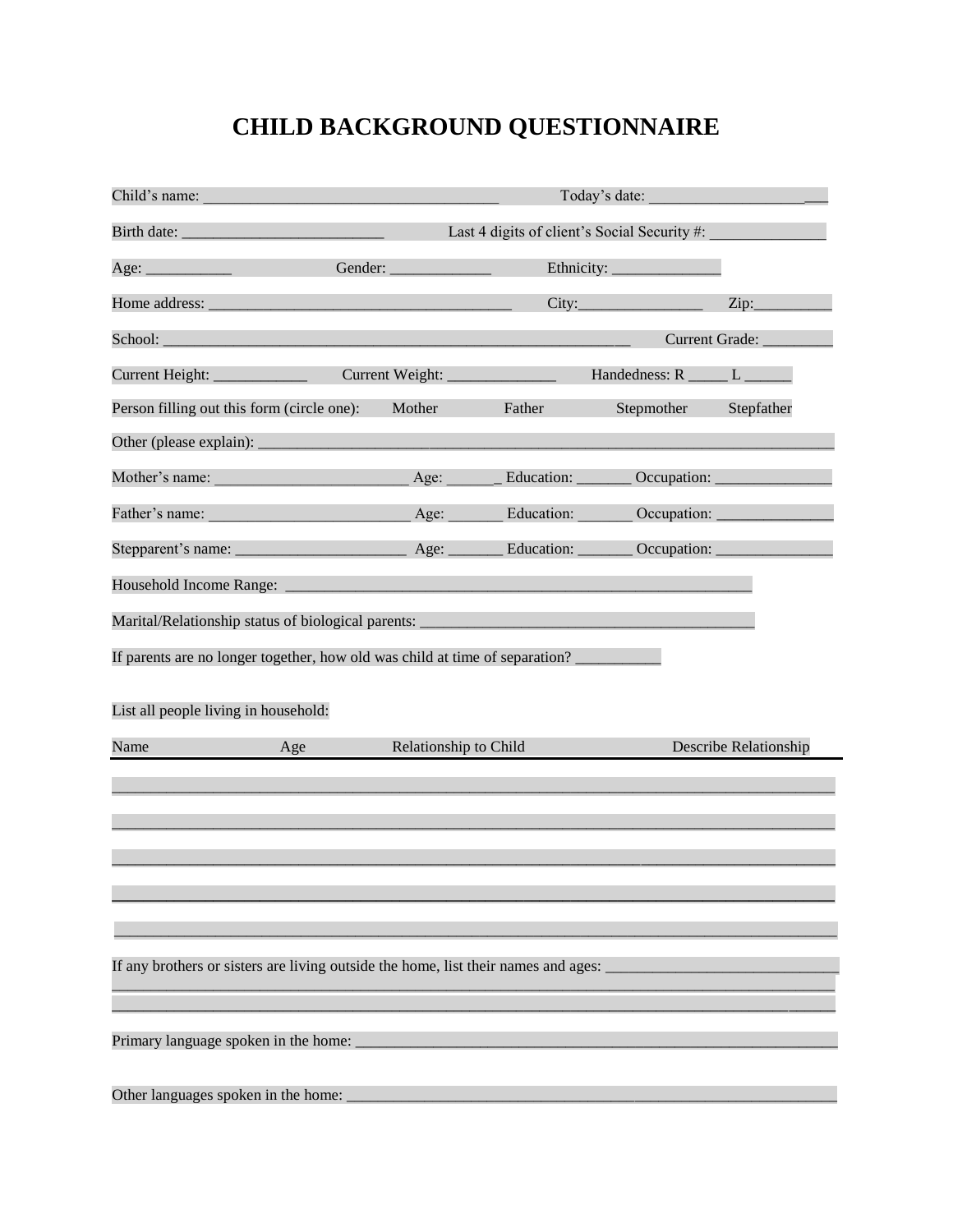## PRESENTING PROBLEMS

| How long has this problem been of concern to you?                                                                                          |
|--------------------------------------------------------------------------------------------------------------------------------------------|
|                                                                                                                                            |
|                                                                                                                                            |
|                                                                                                                                            |
| Does the problem occur more often in certain settings?<br><u>Does the problem occur</u> more often in certain settings?                    |
| Has he/she received evaluation or treatment (i.e., therapy) for the current problem or similar problems? $Y_{\text{max}} = N_{\text{max}}$ |
|                                                                                                                                            |
|                                                                                                                                            |
| Has your child ever received a mental health diagnosis? Yes ________ No _______                                                            |
| Are you currently taking any medication at this time? Yes ________ No _________<br>If yes, please note kind of medication below:           |
|                                                                                                                                            |
|                                                                                                                                            |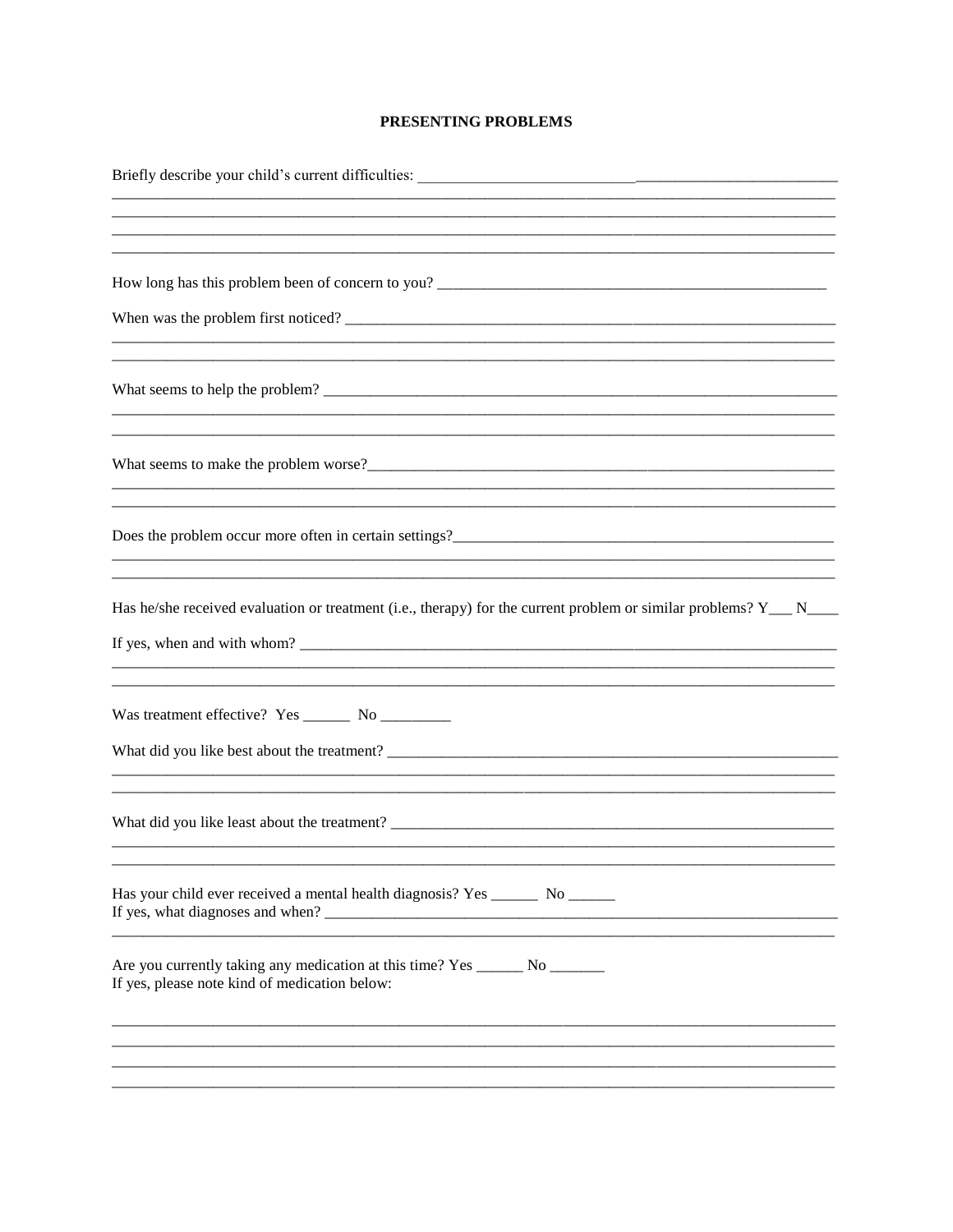# **SOCIAL AND BEHAVIOR CHECKLIST**

Place a check next to any behavior or problem that your child currently exhibits.

| Has difficulty with speech                                               | _Has frequent tantrums                     |
|--------------------------------------------------------------------------|--------------------------------------------|
| - Has difficulty with hearing                                            | <b>Example 3</b> Has frequent nightmares   |
| Has difficulty with language                                             | Has trouble sleeping<br>(describe)         |
| - Has difficulty with vision                                             | - Has blank staring spells                 |
| ___ Has difficulty with coordination                                     | Rocks back and forth                       |
| Prefers to be alone                                                      | Bangs head                                 |
| Does not get along well with other children                              | Holds breath                               |
| Difficulty with social norms                                             | Poor hygiene                               |
| Is aggressive                                                            | Poor diet                                  |
| Is shy or timid                                                          | Is stubborn                                |
| Is more interested in things (objects) than in people                    | ______ Has poor bowel control (soils self) |
| _____ Engages in behavior that could be dangerous to self                | Is much too active                         |
| _Has special fears, habits, or mannerisms<br>$\frac{1}{\text{describe}}$ | <u>s</u> Is impulsive                      |
| _ Shows daredevil or risky behavior                                      | Fidgets                                    |
| Gives up easily                                                          | Sucks thumb                                |
| Wets bed or clothing                                                     | <u>Let</u> Is slow to learn                |
| _ Expresses frequent worries or concerns                                 | _____ Wrings hands                         |
| Bites nails                                                              | Picks at own skin/pulls hair               |
| Sees or hears things that others don't                                   | Injures self                               |
| Is constantly irritable and angry                                        | _Has contemplated/attempted suicide        |
|                                                                          |                                            |
|                                                                          |                                            |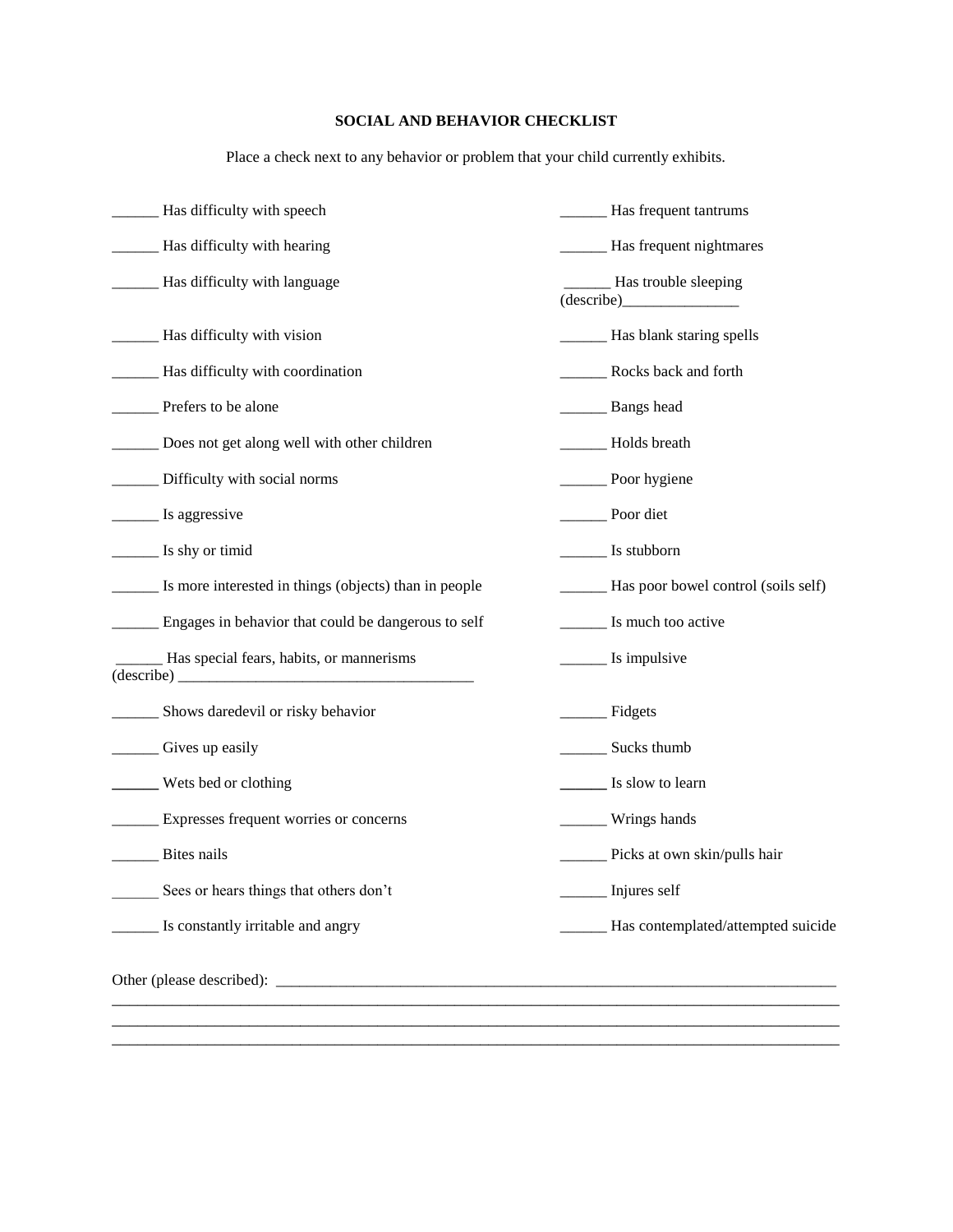# **EDUCATIONAL HISTORY**

Place a check next to any educational problem that your child currently exhibits.

| Difficulty with reading                                                                      | Difficulty with other subjects |
|----------------------------------------------------------------------------------------------|--------------------------------|
| Difficulty with math                                                                         |                                |
| _____ Difficulty with spelling                                                               | ________ Poor study habits     |
| _______ Difficulty with writing                                                              | Refuses to attend school       |
| Does not like school                                                                         | ____ Frequent absences         |
| Failing classes                                                                              | _______ Low motivation         |
|                                                                                              |                                |
| Has your child been diagnosed with a learning disability? Yes _____ No _____                 |                                |
|                                                                                              |                                |
| Is your child in a special education class? Yes _______ No _______                           |                                |
|                                                                                              |                                |
| Does your child currently have an Individualized Education Plan (IEP)? Yes ______ No _____   |                                |
| If yes, please provide any details about the IEP that you can.                               |                                |
| Has your child been held back in a grade? Yes ________ No ________                           |                                |
|                                                                                              |                                |
| Has your child ever received special tutoring or therapy in school? Yes ________ No ________ |                                |
| If yes, please describe.                                                                     |                                |
|                                                                                              |                                |
| Have your child's grades changed (either improved or worsened)? Yes ______ No _______        |                                |
|                                                                                              |                                |
| History of school referrals: Yes ______ No _____                                             |                                |
|                                                                                              |                                |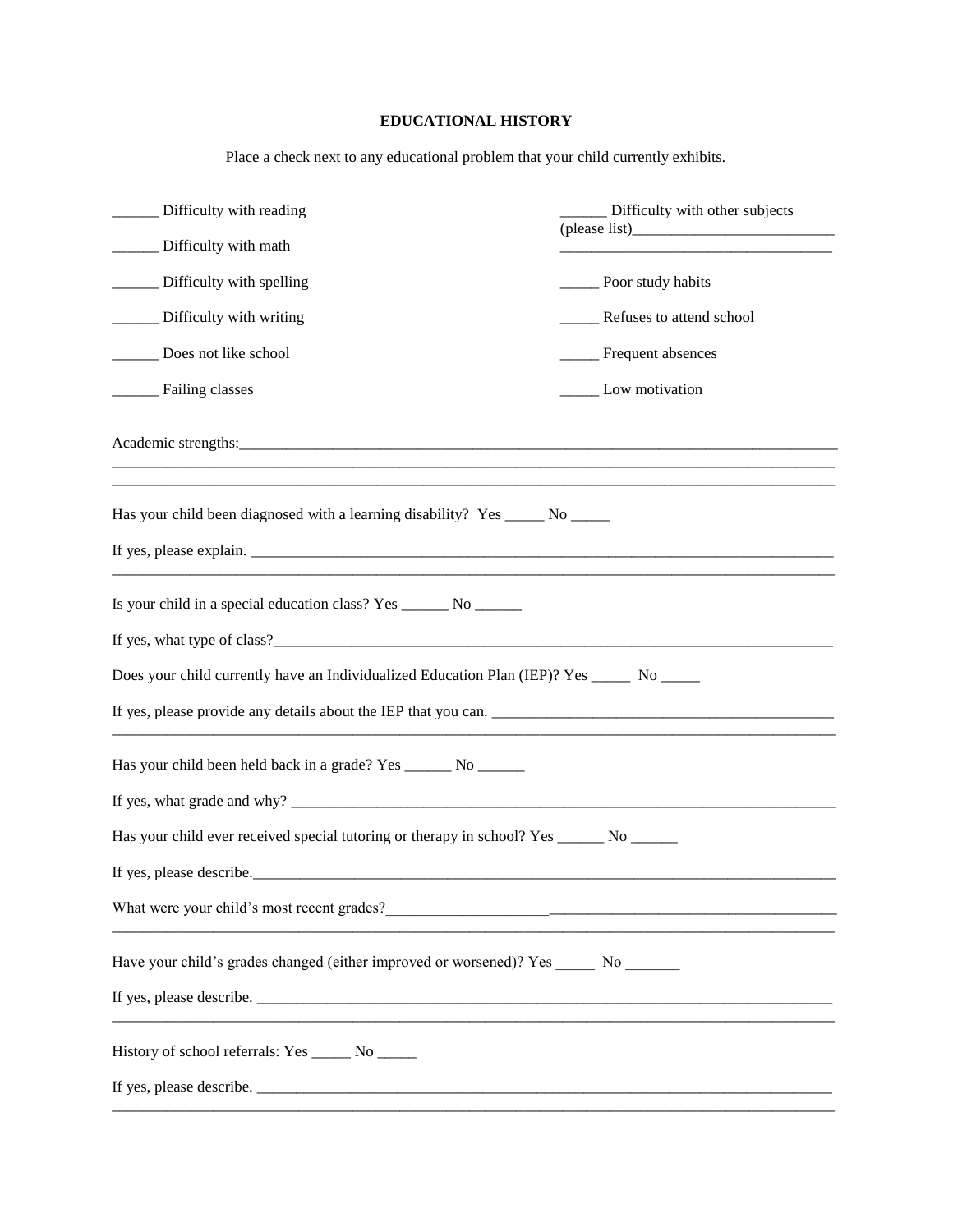#### **DEVELOPMENTAL HISTORY**

| During pregnancy, was mother on medication? Yes_____ No _____If yes, what kind? ____________________            |                                                                                                                                                                                              |
|-----------------------------------------------------------------------------------------------------------------|----------------------------------------------------------------------------------------------------------------------------------------------------------------------------------------------|
| During pregnancy, did mother smoke? Yes ______ No ______ If yes, how many cigarettes each day? ___________      |                                                                                                                                                                                              |
| During pregnancy, did mother drink alcoholic beverages? Yes _______ No _______ If yes, what did she drink? ____ |                                                                                                                                                                                              |
|                                                                                                                 |                                                                                                                                                                                              |
| During pregnancy, did mother use drugs? Yes ______ No ______ If yes, what kind? ____________________            |                                                                                                                                                                                              |
|                                                                                                                 |                                                                                                                                                                                              |
|                                                                                                                 |                                                                                                                                                                                              |
|                                                                                                                 |                                                                                                                                                                                              |
| Were there any birth defects or complications? Yes _______ No ______ If yes, please describe. ________________  |                                                                                                                                                                                              |
|                                                                                                                 |                                                                                                                                                                                              |
|                                                                                                                 |                                                                                                                                                                                              |
| As an infant, did the child cry excessively? Yes _______ No ______                                              |                                                                                                                                                                                              |
|                                                                                                                 |                                                                                                                                                                                              |
| As an infant, was the child hard to comfort? Yes _______ No ______                                              |                                                                                                                                                                                              |
|                                                                                                                 |                                                                                                                                                                                              |
| As an infant, was the child alert? Yes ________ No ________                                                     |                                                                                                                                                                                              |
| As a baby, did the child demonstrate a range of emotions? Yes ______ No ______                                  |                                                                                                                                                                                              |
| Were there any special problems in the growth and development of the child during the first few years?          |                                                                                                                                                                                              |
|                                                                                                                 |                                                                                                                                                                                              |
| As a toddler, did your child seek you out to share in play and enjoyment? Yes ____ No _____                     |                                                                                                                                                                                              |
|                                                                                                                 | The following is a list of infant and preschool behaviors. Please indicate the age at which your child first<br>demonstrated each behavior. Please estimate as best as possible when unsure. |
| <b>Behavior</b><br>Age                                                                                          | Behavior<br>Age                                                                                                                                                                              |
| Showed response to parent<br>Rolled over                                                                        | Spoke first word<br>Put several words together                                                                                                                                               |
| Sat alone                                                                                                       | Dressed self                                                                                                                                                                                 |
| Crawled                                                                                                         | Became toilet trained                                                                                                                                                                        |

Crawled Became toilet trained Became toilet trained Became toilet trained  $\frac{1}{\sqrt{1-\frac{1}{1-\frac{1}{1-\frac{1}{1-\cdots}}}}}$ 

Babbled \_\_\_\_\_\_ Fed self \_\_\_\_\_\_

Walked alone Stayed dry at night Babbled Fed self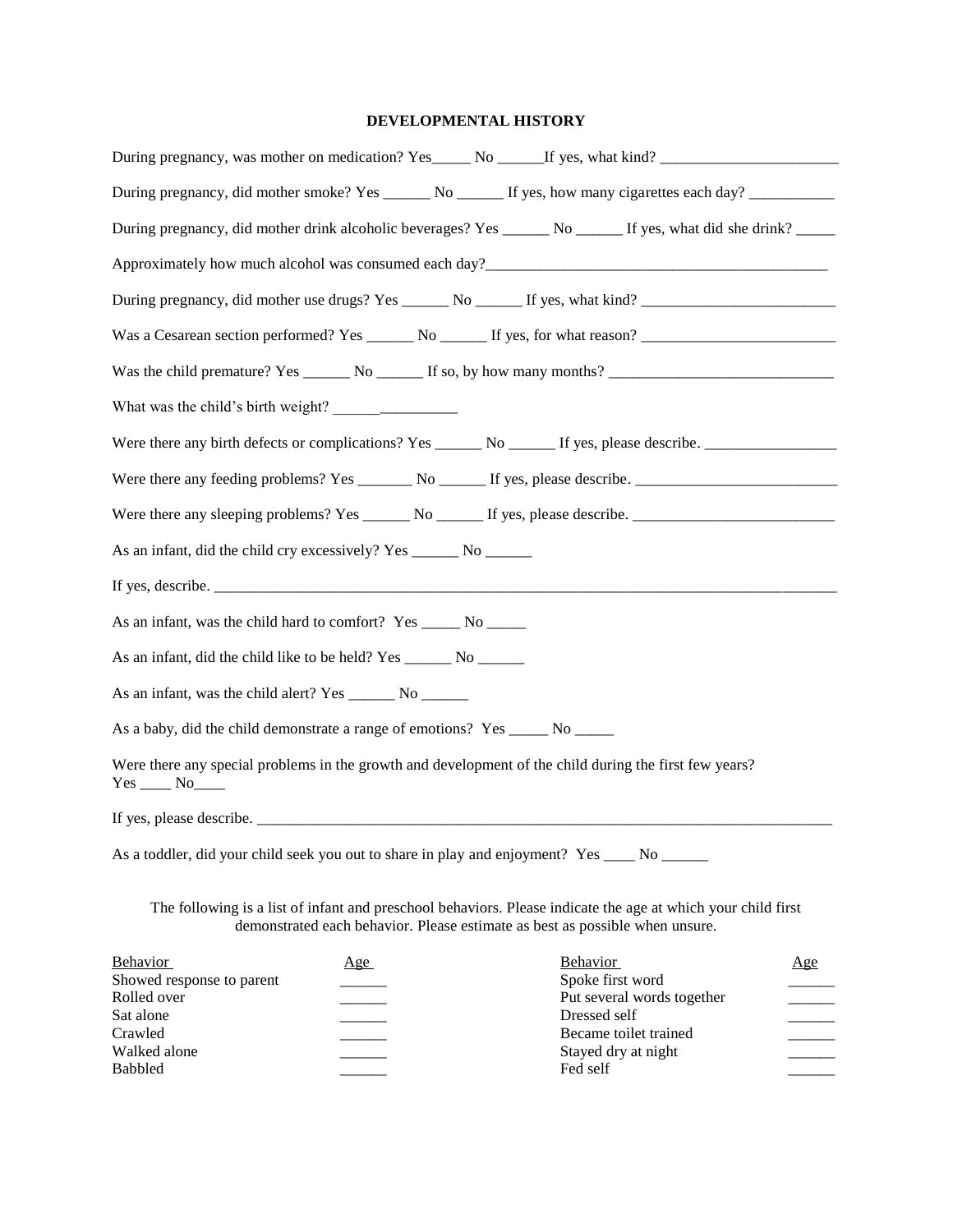## **CHILD'S MEDICAL HISTORY**

Place a check next to any illness or condition that your child has had. When you check an item, also note the approximate date (or age) of the illness.

| Illness or condition   | $Date(s)$ or $Age(s)$                        |                               | Illness or condition                                                                          | $Date(s)$ or $Age(s)$                                           |
|------------------------|----------------------------------------------|-------------------------------|-----------------------------------------------------------------------------------------------|-----------------------------------------------------------------|
| Measles                | <u> 1980 - Johann Barbara, martin a</u>      |                               | <b>Dizziness</b>                                                                              |                                                                 |
| Mumps                  | and the control of the control of            |                               | Difficulty concentrating                                                                      | <u> 1989 - John Barnett, francuski politik (</u>                |
| Chicken Pox            | and the company of the company               |                               | Memory problems                                                                               |                                                                 |
| Whooping cough         | <b>Contract Contract Contract Contract</b>   |                               | Extreme tiredness or<br>Weakness                                                              |                                                                 |
| Meningitis             |                                              |                               | Epilepsy                                                                                      |                                                                 |
| Encephalitis           |                                              |                               | Convulsions                                                                                   |                                                                 |
| High fever             | and the control of the control of            |                               | Seizures                                                                                      |                                                                 |
| Allergy                | and the control of the con-                  |                               | Frequent/Severe headaches                                                                     |                                                                 |
| Injuries to head       |                                              |                               | Diabetes                                                                                      |                                                                 |
| Broken bones           | <u> 1980 - Johann Barbara, martin a</u>      |                               | Cancer                                                                                        | the control of the control of the                               |
| Hospitalizations       |                                              |                               | High blood pressure                                                                           | and the control of the control of                               |
| Operations             |                                              |                               | Heart disease                                                                                 |                                                                 |
| Asthma                 |                                              |                               |                                                                                               |                                                                 |
|                        | the control of the control of the control of |                               | Paralysis                                                                                     | the control of the control of                                   |
| <b>Fainting Spells</b> |                                              |                               | Loss of consciousness                                                                         |                                                                 |
|                        |                                              |                               |                                                                                               |                                                                 |
|                        |                                              | <b>FAMILY MEDICAL HISTORY</b> |                                                                                               |                                                                 |
|                        |                                              |                               | Place a check next to any illness or condition that any member of the child's family has had. |                                                                 |
| Condition              | Relationship to child                        |                               | Condition                                                                                     | Relationship to child                                           |
| Alcoholism             | the control of the control of the control of |                               | Depression                                                                                    | the contract of the contract of the contract of the contract of |
| Schizophrenia          |                                              |                               |                                                                                               |                                                                 |
|                        | Bipolar Disorder                             |                               | <b>ADHD</b>                                                                                   |                                                                 |
|                        | Anxiety Disorder                             |                               |                                                                                               |                                                                 |
|                        |                                              |                               |                                                                                               |                                                                 |
|                        |                                              |                               |                                                                                               |                                                                 |
|                        |                                              |                               |                                                                                               |                                                                 |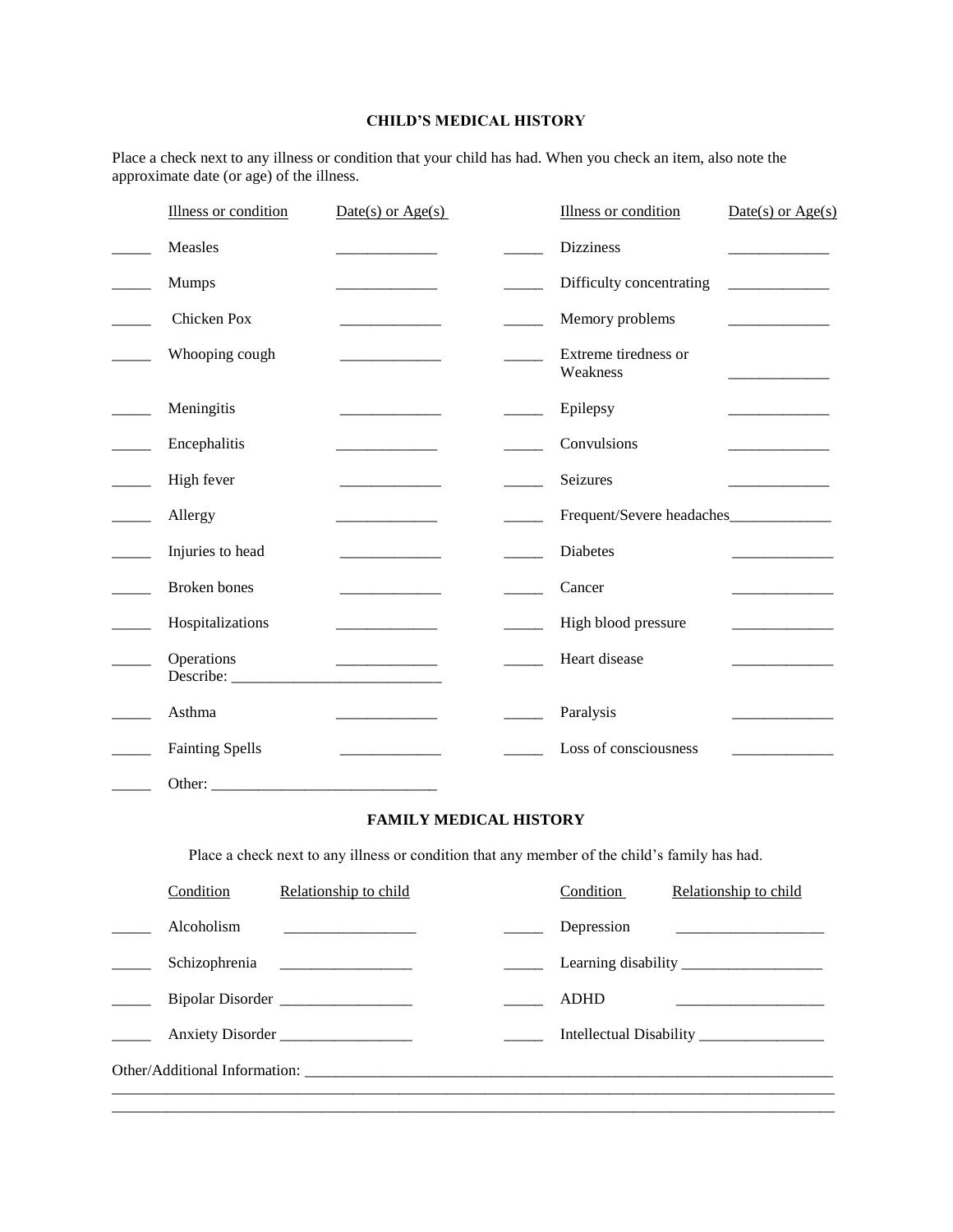# **DISCIPLINE TECHNIQUES**

Place a check next to each discipline technique that you typically use when your child behaves inappropriately?

| Disciplinary technique                                                         | Disciplinary technique         |  |  |  |
|--------------------------------------------------------------------------------|--------------------------------|--|--|--|
| Ignore problem behavior                                                        | Time Out                       |  |  |  |
| Scold child                                                                    | Send child to his or her room  |  |  |  |
| Spank child                                                                    | Take away something            |  |  |  |
| Threaten child                                                                 | Other technique                |  |  |  |
| Reason with child                                                              | $\frac{1}{\text{ (describe)}}$ |  |  |  |
| No techniques used                                                             | Redirect child's interest      |  |  |  |
|                                                                                |                                |  |  |  |
|                                                                                |                                |  |  |  |
| Which disciplinary techniques are usually ineffective?                         |                                |  |  |  |
|                                                                                |                                |  |  |  |
| What types of discipline techniques were used by your parents?                 |                                |  |  |  |
| <b>POSITIVE REINFORCEMENT</b>                                                  |                                |  |  |  |
| Have you ever used rewards or incentives with your child? Yes ______ No ______ |                                |  |  |  |
| If yes, what rewards or incentives have you used?                              |                                |  |  |  |
|                                                                                |                                |  |  |  |
| What rewards/incentives have been effective?                                   |                                |  |  |  |
|                                                                                |                                |  |  |  |
| What has not been effective with using rewards/incentives with your child?     |                                |  |  |  |
|                                                                                |                                |  |  |  |
|                                                                                |                                |  |  |  |
|                                                                                |                                |  |  |  |